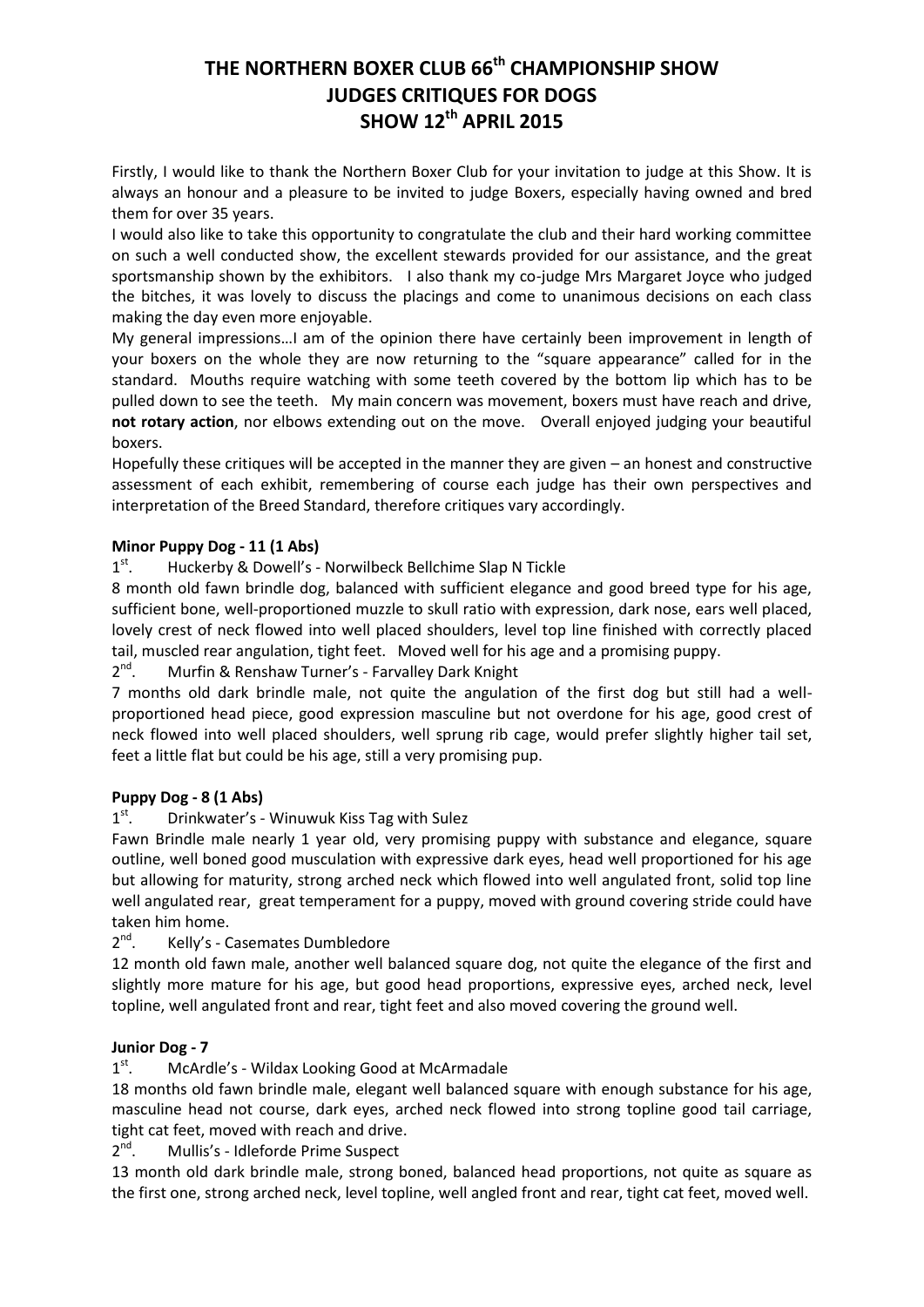### **Yearling Dog - 9**

 $1<sup>st</sup>$ . Mitchell's - Diceulon The Desperado with Winuwuk

2 years old fawn male, well-muscled strong boned, nicely balanced head with expression, ears well placed and strong crest of neck blended into shoulders and slightly sloping topline, well angled front and rear, good tuck up, moved well coming and going.

 $2<sup>nd</sup>$ . McArdle's - Redmol Read All about It At McArmadale

2 year old dark brindle male, with substance and elegance, strong boned, expressive eyes combined with a lovely masculine head, arched neck flowed into strong topline, slightly longer than the first dog but good angulation front and rear, tight cat feet, moved very well.

# **Novice Dog - 8**

 $1<sup>st</sup>$ . Ellsworth's - Misstricks Stand and Deliver

18 month old dark brindle male, balanced with substance and elegance, smooth outline with no exaggerations, nice clean well-proportioned head, expressive eyes, arched neck, balanced angulation front and rear, well boned, tight cat feet, moved well with the handler depicting reach and drive.

 $2<sup>nd</sup>$ Morison's - Jobaran Marathon Man to Xandene

14 month old fawn brindle, not quite the balance or substance of the first dog but not course, another with nice clean well-proportioned head, expressive eyes, well placed ears, prefer a little more arch on the neck, muscular top line, well angled front and rear, did not move as smoothly as the first.

### **Debutante Dog - 3**

 $1<sup>st</sup>$ . Cairns & Patterson's - Jimbren Dance In The Dark at Galicar

Nearly 2 years old dark brindle male, smooth square outline with no exaggerations, arched neck flowed into well angled shoulders and onto muscular short back, docked tail well placed, like to see a bit more musculation in the rear hind quarters, tight cat feet, moved well coming and going.

 $2^{nd}$ . Vearncombe & Hale's - Knightcott Bump N'Grind With Ruption JW

Nearly 2 years old red male, balanced and substance but not quite as square as the fist dog, expressive masculine head, short neck, strong topline and tail set, also like a little more musculation in the rear hind quarters and slightly short hocks, tight cat feet, moved well.

# **Graduate Dog - 9 (3 Abs)**

 $1<sup>st</sup>$ . Bell's - Surfstone No Nonsense

2 year old dark brindle male, strong masculine dog, square elegant outline, well proportion head with expression and well placed ears, strong neck flowed into well placed shoulders, good topline and tailset, sufficient rear angulation, tight cat feet. Gaited with reach and drive.

 $2^{nd}$ . Tonkin, Pellow & Pellow's - Rosanyos San Mateo JW

2.1/2 years old fawn male, another strong square masculine dog, not quite as elegant as the first, clean head of correct proportions with expressive dark eyes, arched neck flowed into slightly straighter front but strong top line and good well-muscled rear angles, very tight cat feet, moved well.

### **Post Graduate Dog - 17 (2 Abs)**

 $1<sup>st</sup>$ . Tarbett's - Olleyville One In A Million

4 year old brindle male, square dog with substance and elegance, strong masculine head, deep stop, expressive dark eyes, well placed ears, strong neck, straight front, good depth of chest, strong top line, correct tail set, carried himself well on the move.

 $2<sup>nd</sup>$ Morison's - Xandene's It's In The Bag

Fawn male with white markings nearly 3 years old, strong square dog but prefer slightly more elegance, strong masculine head, well placed ears, thick set neck, straight front, deep chest, well set on tail and tight feet, moved well.